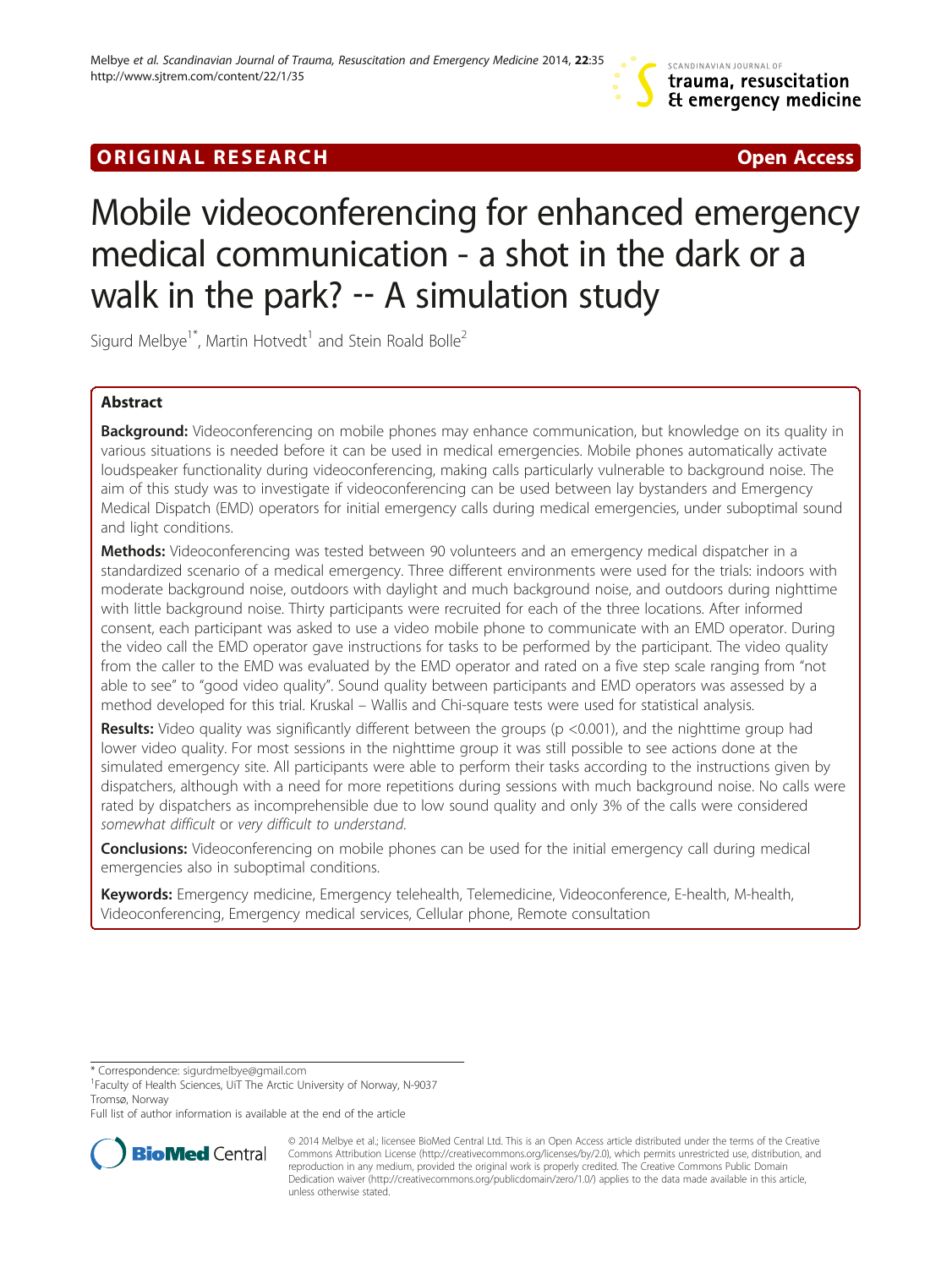## Background

Accidents, cardiac arrest and other medical emergencies are major contributors to death today [\[1,2](#page-6-0)]. Lay bystanders can in these situations help to initiate early treatment, which in turn may prevent death [\[3](#page-6-0)]. Measures to improve emergency medical treatment in the early phase may therefore help to save lives and reduce suffering. In Norway, the Emergency Medical Dispatch (EMD) Centres assist bystanders in medical emergencies via telephone [\[4](#page-6-0)]. Today's communication systems between lay bystanders and the EMD Centres are based on audio-only telephone calls [\[5](#page-6-0)] and are not adapted to the possibilities offered by smart phones – such as videoconferencing.

Several studies have examined the use of videoconferencing in medical emergencies. Video communication may improve the operators understanding of the callers situation, and thereby improve the instructions they give [[3,6](#page-6-0)]. In simulated trials, video images during instructions for cardiopulmonary resuscitation (CPR) from EMD operators to lay bystanders have improved the quality of mouth-to-mouth ventilation, increased the proportion of opened airways and increased ventilation volume [[7](#page-6-0)]. EMD operator assisted CPR through video communication improved the callers' self-reported confidence [[6](#page-6-0)]. Such help could possibly increase the number of lay bystanders who start CPR before the ambulance arrives.

Previous studies on the use of video mobile phones during medical emergencies have been conducted under good light conditions and in quiet environments. Many calls to EMD centres come from poorly lit places, with varying degrees of background noise. When mobile phones are used for videoconferencing, loudspeaker functionality is automatically activated, which makes calls particularly vulnerable to background noise. Insufficient bandwidth may cause interruptions in the video flow, thus decreasing the usefulness of the image. A potential new video-based EMD service must take these aspects into account. We wanted to investigate if videoconferencing can be used between lay bystanders and EMD centres during medical emergencies under suboptimal sound and light conditions.

## Methods

### Setting

Sound and video quality was tested during 90 sessions of a simulated medical emergency. In each session, a volunteer communicated through a video mobile phone with an EMD operator. We chose three different locations for the experiments in public areas in Tromsø, Norway, in order to assess whether different environments around the patient affect the perception of sound and video quality. Thirty calls were completed in each location; first 30 calls indoors in a shopping centre with good lighting and moderate background noise, then 30 calls outdoors next to a busy road during daylight and with

much background noise, and finally 30 calls outdoors at night with poor lighting and minimal background noise. In total, 90 volunteers participated in one session each.

Volunteers were recruited from a stand on each location and given oral and written information about the project. Persons not speaking Norwegian or who had seen others participate in the study were not included. After verbal acceptance to participate in the study, the volunteer filled out a form with information about age, gender, highest completed education, and whether they previously had called an EMD centre.

Two fifth year medical students (SM and MH), played the role as either the EMD operator or the assistant on the medical emergency site. The latter recruited volunteers on the simulated emergency site, assisted the volunteer to set up a video call to the EMD centre through the mobile phone and made notes of comments from the volunteers. For each location the roles of the students were switched after 15 sessions.

## Scenario

At the simulated medical emergency site a manikin (Laerdal Resusci Anne Manikin, Laerdal, Stavanger, Norway) was placed on a table. A blanket and a cloth were placed next to the manikin, and a foreign body (coin) was placed in the manikin's mouth (Figure [1\)](#page-2-0).

Prior to the trial a sheet of paper containing patient information was generated for each session to be read by the volunteer. The patient information contained first name, surname, age and street address. The data used for generation of names was randomly chosen from Statistics Norway's lists of female names and surnames used in Norway by 200 or more individuals [\[8](#page-6-0)]. Patient age was chosen by random by computer software (18–75 years) and addresses were randomly chosen from a list of street addresses in the municipality of Tromsø. The items were randomized, joined to a sentence and printed using spreadsheet software. No address, first name or last name was reused. Thus the EMD operator was not able to predict the patient information before it was read by the volunteer.

The Norwegian Index of Medical Emergency Assistance contains instructions to be given by EMD operators to callers [[9\]](#page-6-0). Ten such instructions were selected for this trial [\(Appendix 1](#page-6-0)), and for each session two instructions were randomly chosen to be given to the caller during the videoconference.

After recruitment, the volunteer was given the paper sheet with patient information, and the following oral instruction: "We are going to simulate a video call with the Emergency Medical Dispatch Centre (113). You should read the text on this sheet of paper to the person in the other end. Then follow the instructions given by the person you are talking to on the phone. During this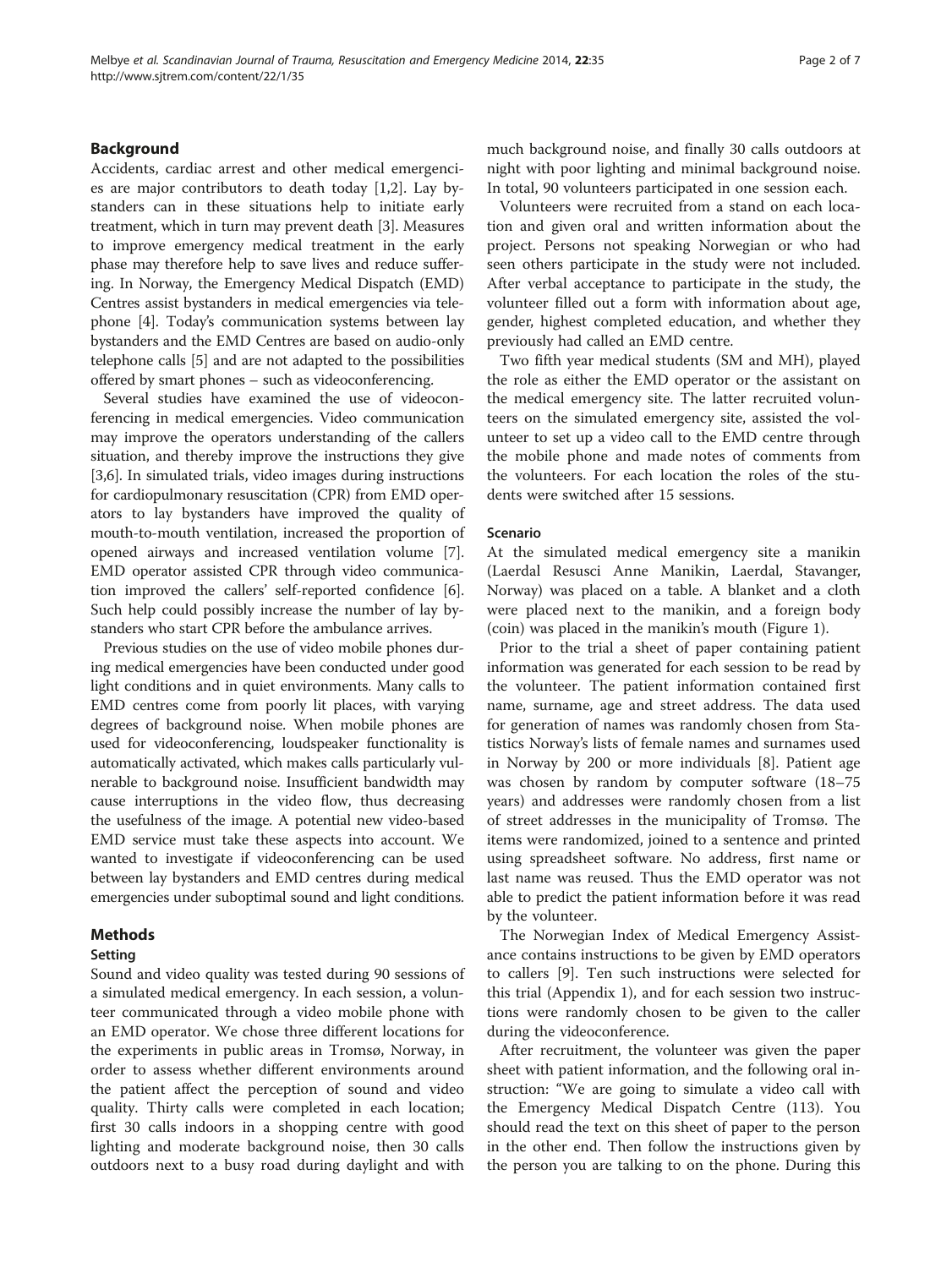<span id="page-2-0"></span>

test you should only speak with the person at the Dispatch Centre." The video enabled mobile phone was connected to the EMD operator and handed to the volunteer, and communication started (Figure [2](#page-3-0)).

Figure 1 Schematic view of the simulated emergency site.

## Communication technology

On the simulated emergency site we used a smartphone for communication with the EMD operator, the Apple iPhone 5  $^{\text{m}}$  (Apple Inc<sup>®</sup>, Cupertino, CA, USA), with a 1.3 Mega pixel front camera. We chose to only use the front camera as it is started automatically when the user initiates a videoconference, and it also allows the participants to see each other. The front camera has no flash and the transmitted image is therefore dependent on light from the surroundings. Videoconferencing on mobile phones can be used on either the 3G or the 4G mobile broadband. The 3G network provides a maximal upload/download speed of 10/10 Mbit/s, while the 4G network provides a maximal upload/download speed of 10/40 Mbit/s. We chose to disable the 4G transceiver as this network had limited coverage at the time of study.

We simulated an EMD centre using an Apple MacBook Pro™ (Apple Inc®, Cupertino, CA, USA) with a 1.3 Megapixel camera and a WiFi network with 10 Mb/s wireless upload and download speed. The EMD centre was not co-located with the simulated emergency site. In order to conduct video communication between phone and computer, we used the Apple FaceTime TM software (Apple Inc®, Cupertino, CA, USA), in which both audio and video signals are transferred over the internet.

## Data collection

The EMD operator wrote down the information read by the volunteer (patient name, age and address). In order to use the portion of correctly recorded information as a measurement of sound quality, the EMD operator was not allowed to ask for repetitions of the patient information.

The sound quality was also scored by the EMD operator on a five step scale ranging from "incomprehensible" to "very easy to understand". The EMD operator gave the volunteer two instructions, and the number of repetitions for each instruction to be performed correctly was recorded.

The quality of the video from the caller to the EMD was evaluated by the EMD operator and rated on a five step scale ranging from "not able to see" to "good video quality". Additionally the EMD operator recorded any interruption in the video flow. The quality of the video from the EMD operator to the caller was not assessed.

## Data analysis

The notes from the EMD operator was compared to the patient information sheet from the simulated emergency site, with relation to patient name, age and address, and the registrations of the EMD operators rated as either right or wrong. Descriptive statistics were used to summarize data, and Kruskal – Wallis and Chi-square tests used for statistical analysis with an alpha level of 0.05. For calculation of chi-square, groups were joined due to small data sets. For statistical calculations, we used the software packages SPSS (IBM Corporation, Armonk, NY, USA) and Excel (Microsoft Corporation, Redmond, Washington, USA).

## **Ethics**

The volunteers received oral and written information about the study and how to contact the research group for questions or results, after which they gave an oral consent to participate in the study. Neither sound nor image from the conversations were recorded or stored. The forms that were filled out contained no information that could be linked to the volunteers and forms were destroyed at the end of the data collection. The regional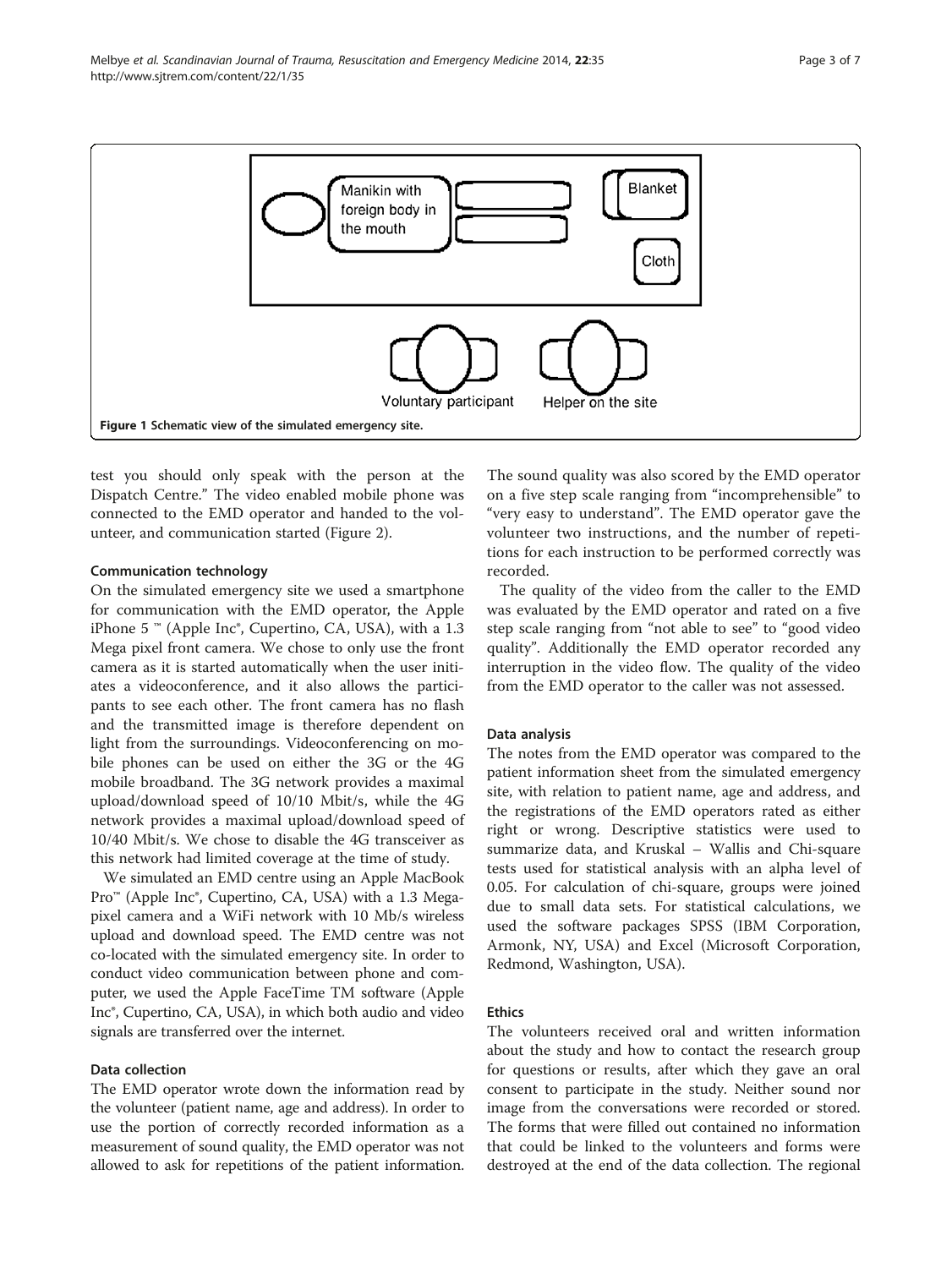<span id="page-3-0"></span>

ethics committee confirmed that ethical approval was not required for this project.

## Results

The median age of the volunteers were 31 years, 37% were females, 41% had previously called an EMD centre, and 63% had higher education (Table  $1(a)$ ). There were no significant differences regarding these values between the

indoors, daylight and nighttime groups. The groups differed regarding the level of education  $(p = 0.042)$ , as the nighttime group had a higher proportion of participants with college or university degree.

The volunteers executed the instructions from the EMD operator without need for repetitions in 80% of the calls, 77% in the indoors group, 67% in the daylight group, and 97% in the nighttime group, with statistical difference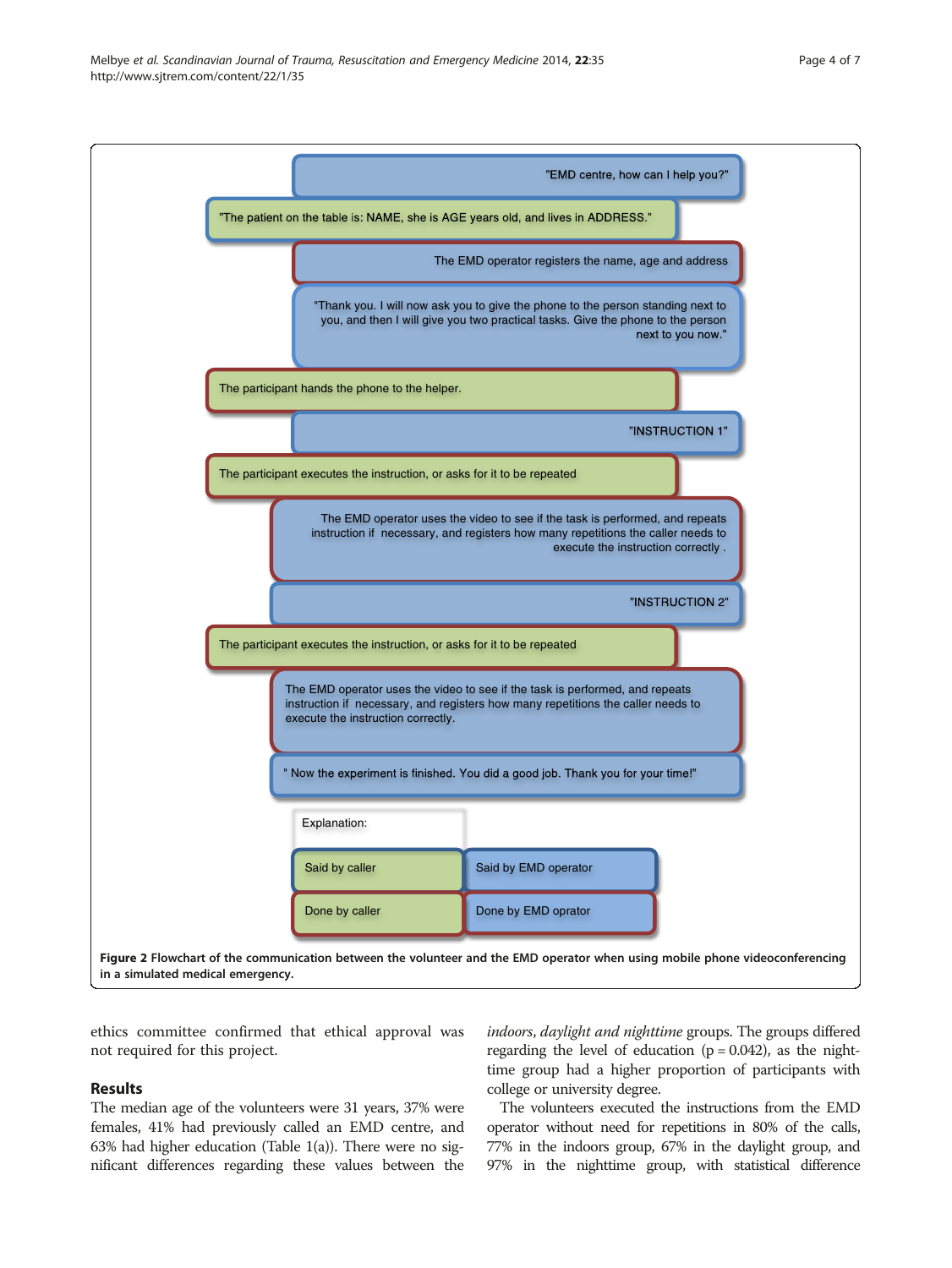|                                                                                                                                 | Indoors $(n = 30)$ | Daylight $(n = 30)$ | Nighttime ( $n = 30$ ) | Total $(n = 90)$ | p value <sup>1</sup> |
|---------------------------------------------------------------------------------------------------------------------------------|--------------------|---------------------|------------------------|------------------|----------------------|
| a: Demographics of the 90 volunteered participants.                                                                             |                    |                     |                        |                  |                      |
| Age, median (min, max)                                                                                                          | 32.5 (14, 78)      | 34.0 (15, 75)       | 28.0 (21, 66)          | 31.0 (14, 78)    | 0.839 <sup>2</sup>   |
| Female volunteers (n (%))                                                                                                       | 8(27)              | 13(43)              | 12(40)                 | 33 (37)          | 0.366                |
| Volunteers who has called an EMD center previously (n (%))                                                                      | 12(40)             | 13(43)              | 12(40)                 | 37(41)           | 0.955                |
| Volunteers with college or university degree (n (%))                                                                            | 18 (60)            | 18 (60)             | 21(70)                 | 57 (63)          | $0.042*$             |
| b: Number of elements correctly registered by EMD operator. When calculating p value the top three alternatives where combined. |                    |                     |                        |                  |                      |
| No elements (n (%))                                                                                                             | 0(0)               | 0(0)                | 0(0)                   | 0(0)             | 0.065                |
| One element (n (%))                                                                                                             | 5(17)              | 0(0)                | 3(10)                  | 8(9)             |                      |
| Two elements (n (%))                                                                                                            | 11(37)             | 8(27)               | 6(20)                  | 25(28)           |                      |
| Three elements (n (%))                                                                                                          | 14(46)             | 22(73)              | 21(70)                 | 57 (63)          |                      |
| c: Sound quality as scored by EMD operator. When calculating p value the top four alternatives where combined.                  |                    |                     |                        |                  |                      |
| Incomprehensible (n (%))                                                                                                        | 0(0)               | 0(0)                | 0(0)                   | 0(0)             | 0.153                |
| Very difficult to understand (n (%))                                                                                            | 0(0)               | 1(3)                | 0(0)                   | 1(1)             |                      |
| Somewhat difficult to understand (n (%))                                                                                        | 0(0)               | 0(0)                | 2(7)                   | 2(2)             |                      |
| Fairly easy to understand (n (%))                                                                                               | 3(10)              | 5(17)               | 7(23)                  | 15(17)           |                      |
| Very easy to understand (n (%))                                                                                                 | 27 (90)            | 24 (80)             | 21(70)                 | 72 (80)          |                      |
| d: Video quality as scored by EMD operator. When calculating p value the top two alternatives where combined.                   |                    |                     |                        |                  |                      |
| Not able to see instructions executed (n (%))                                                                                   | 0(0)               | 1(3)                | 1(3)                   | 2(2)             | $< 0.001*$           |
| Low $(n(%)$                                                                                                                     | 0(0)               | 1(3)                | 8(27)                  | 9(10)            |                      |
| Pretty low (n (%))                                                                                                              | 0(0)               | 3(10)               | 13(43)                 | 16(18)           |                      |
| Pretty good (n (%))                                                                                                             | 11(37)             | 7(23)               | 8(27)                  | 26 (29)          |                      |
| Good (n (%))                                                                                                                    | 19 (63)            | 18 (60)             | 0(0)                   | 37(41)           |                      |

<span id="page-4-0"></span>Table 1 Data from 90 calls using mobile phone videoconferencing for communication between volunteers and an emergency medical dispatch centre in a simulated medical emergency

Three different locations were used as the emergency site in order to study the influence of light and noise on the video call: indoors with good light conditions and moderate background noise, outdoors in daylight with background traffic noise, and outdoors at nighttime with poor light conditions and very little background noise.

<sup>1</sup>Chi-square test was used for calculating p value, except regarding Age.

<sup>2</sup>For Age, Kruskal-Wallis test was used for calculating p value.

\*Significant on a 5% level.

between groups ( $p = 0.013$ ). For all calls both instructions were completed correctly after a maximum of one repetition.

In 63% of the calls, all patient information was perceived correctly by the EMD operator (Table 1(b)). Only 3% of the calls were considered somewhat difficult or very difficult to understand. No calls were rated as incomprehensible due to low sound quality (Table 1(c)). Sound quality from volunteers to the EMD centre was not different between the three groups.

In the assessment of video quality there was a significant difference in quality between the groups ( $p < 0.001$ , Table 1(d)). The video quality was lower in the nighttime group, but in only two of the nigthtime sessions were the EMD operators "not able to see instructions executed". For all other sessions it was possible to see on screen what took place at the rescue scene.

There were interruptions of the video flow, such as image freeze, in 21% of calls, but the frequency of interruptions did not differ significantly between groups ( $p =$ 0.282). In most sessions the interruptions lasted less than one second, but in one session the number and length of interruptions made it difficult to see what was done at the simulated emergency site.

During the experiments we received several comments from volunteers. Some commented on the reassuring aspect of visual communication: "I would feel reassured if the EMD operator could see whether I did the right things - and possibly correct me" (man, age 60), and "It felt right to see the operator in a situation like this" (woman, age 23). One person commented on the extra time needed for the call to connect: "I would not like to wait for the phone to connect for the video communication in a stressful and critical situation" (woman, age 45).

We also received comments on the quality of the technology: "The quality of the video and sound was surprisingly good. This should be available soon" (man, age 40).

#### Discussion

This study compared the quality of videoconferencing for volunteers communicating with an EMD operator in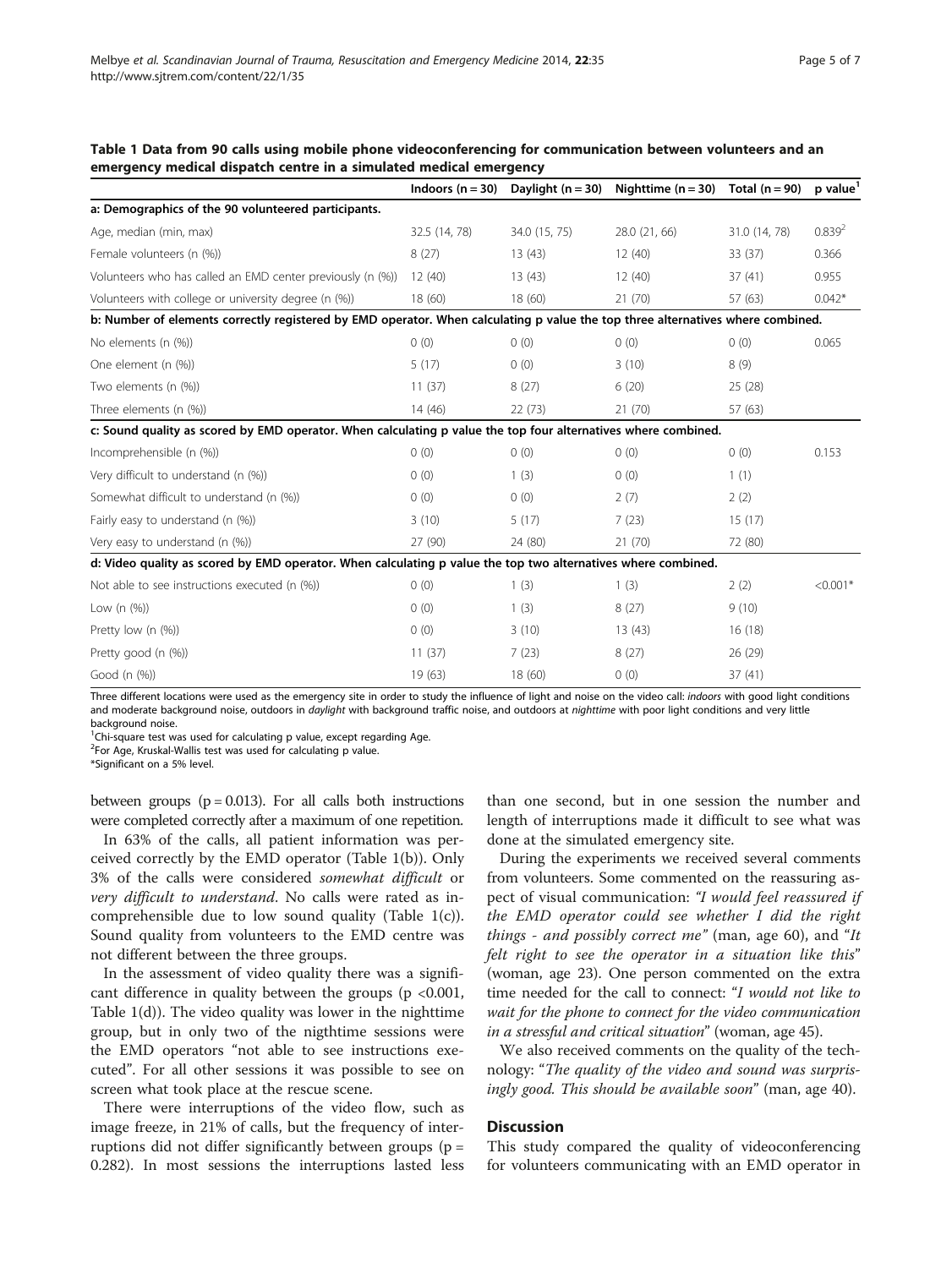simulated medical emergencies at three different locations: indoors, outdoors with daylight and outdoors at nighttime. The EMD operator was able to see what was done in almost all scenarios, although with greater difficulty during poor light conditions. In spite of the great differences in background noise between the three groups, there was no significant difference in the EMD operator's perception of sound quality. The volunteers were in all cases able to hear instructions from the EMD operator, although instructions were more often repeated for calls with much background noise.

A measure of sound quality from the caller to the EMD was the number of information items (name, age, address) registered correctly by the EMD operator without asking for repetition of information. A low success rate can be interpreted as poor sound quality or disturbance (e.g. background noise). In today's EMD service, sound is the only information channel between a caller and the EMD operator, which at times is challenging [\[5](#page-6-0)]. We found that in nearly 40% of the calls, one or more information elements were not registered correctly, but in a real situation the EMD operator would ask for confirmation that the information is correctly perceived, or ask for repetition. In our study, 97% of calls was perceived by the EMD operator as "very easy" or "fairly easy to understand", and therefore the errors done when collecting patient information may be due to the caller reading out information quickly or indistinct, as the EMD operator in this study was not allowed to ask for repetitions.

The sound quality from the EMD operator to the caller was measured as the need to repeat instructions to the caller. The need for repetitions was lowest in the nighttime group, which may be explained by less background noise in these sessions. Loudspeaker functionality has several advantages, as the caller can put the phone down and still hear what is being said, and the EMD operator can communicate with several persons at the same time. The latter has been perceived beneficial in other studies [\[3\]](#page-6-0). Even with much background noise, the need for repetitions was low, and loudspeaker functionality is therefore a feature that may be well suited for use in emergency medical situations.

The video quality from the caller to the EMD was measured as the EMD operator's subjective perception. There was a significant difference between the three groups, and the nighttime group, where light conditions were poor, had the lowest quality. If camera light had been activated, results might have been better for the nighttime group. However, even a low quality-image has been described as valuable for the EMD operator in a previous study [[6\]](#page-6-0). In our study, only 1 out of 30 calls in the nighttime group was rated as "not possible to see the execution of instructions".

In this study, we did not measure any time intervals e.g. the duration of the sessions, the time until the first action was performed and the time used to connect the call. Previous studies have demonstrated some improvements in time factors and resuscitation quality when video conferencing has been used for simulated emergencies [[3](#page-6-0),[7,10](#page-6-0),[11](#page-6-0)], but these aspects should be furthered studied when mobile video conferencing is introduced for real emergency calls. Data privacy and information security for video calls must be handled for video calls. A previous risk assessment concluded that no risks to information security were found that would advocate against the use of video calls between lay bystanders and EMD Centres, given proper implementation [\[12](#page-6-0)].

During videoconferencing, low capacity of the network can lead to a partial loss of the video information, which is perceived as interference in the video image. This may lead to loss of important information and has earlier been a problem with videoconferencing on mobile networks with low bandwidth. In this study the EMD operator registered all cases of video disturbance, also those of short duration, and we found absence of this type of interference in almost 80% of the video calls. The EMD operator's understanding of the situation was affected by video interference in only one of the ninety sessions.

The demographics for the three groups were similar except for the level of education, which was higher in the nighttime group, which may partly explain why this group needed fewer repetitions of instructions. In this simulation study we did not want poor knowledge about the telephone to influence the results, therefore the assistant held the telephone used by the volunteer during most of the scenario. In a real setting less favourable results may therefore be expected. We did not standardize the distance between the mobile phone and the volunteer, which may have influenced the perception of both sound and video quality. The light conditions changed with the weather during the nighttime calls, which may have influenced the perception of video quality. If we had allowed for the use of the camera flashlight it may have given better image details and better results in poor light conditions. The order of the sessions in this trial was not randomized. The EMD operator may therefore have performed better during the last sessions due to learning. The roles as EMD operators were played by medical students without experience from real life EMD centres. Experienced EMD operators may have rated the quality of information from the volunteers differently. In spite of these study limitations, our study suggests that today's mobile phones and networks transfers sufficient quality of video and sound for use during medical emergencies. Other communication technologies, such as other smartphones or networks and different communication software may give different results.